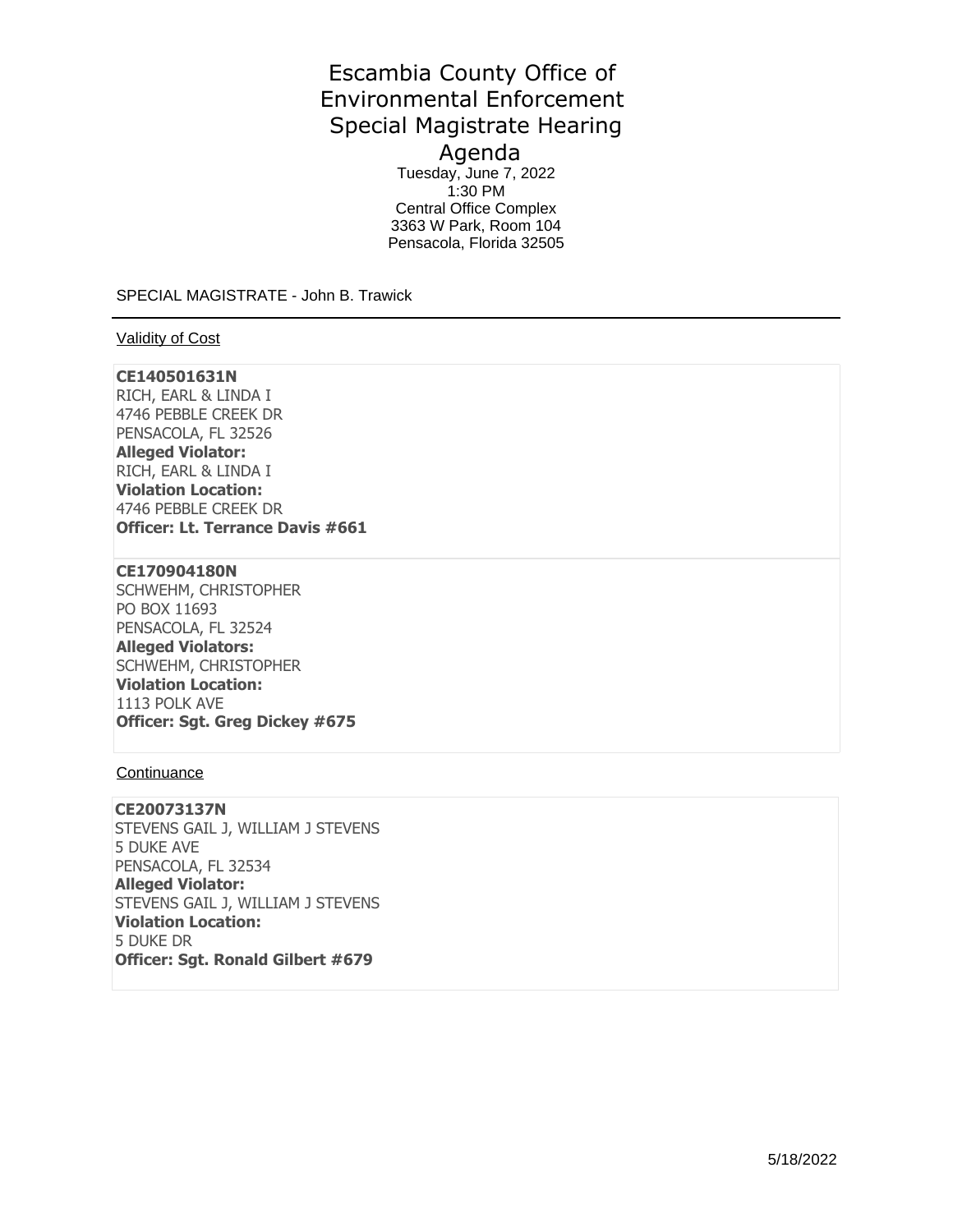# **CE2102601S**

TEAMAVERY, INC 209 20TH ST N UNIT 108 BIRMINGHAM, AL 32505

**Alleged Violator:**  TEAMAVERY, INC **Violation Location:**  2305 MORENO ST **Officer: Sean Hughes #676** 

#### **CE21052942S**

ENGLISH, GREGORY S & LINDA J 2000 W DETROIT BLVD PENSACOLA, FL 32534 **Alleged Violator:**  ENGLISH, GREGORY S & LINDA J **Violation Location:**  6765 HIGHWAY 95A NORTH **Officer: Sgt. Greg Dickey #675** 

## **CE21053034S**

DEVOLE PAYTON LYNN & DAVOLE ROGER LEE 605 EDGECLIFF DR PENSACOLA, FL 32506 **Alleged Violator:**  DEVOLE PAYTON LYNN & DAVOLE ROGER LEE **Violation Location:**  605 EDGECLIFF DR **Officer: Jessica Hughes #674** 

# **CE21074038U**

CHAVEZ, IGNACIA B & RUBEN 368 MARVIN HEAD ROAD WEST MONROE, LA 71292 **Alleged Violator:**  CHAVEZ, IGNACIA B & RUBEN **Violation Location:**  13141 LILLIAN HWY **Officer: Sean Hughes #676** 

## **CE21074151N**

 LLC, LPM3 REALTY PO BOX 98 SIMPSONVILLE, KY 40067 **Alleged Violator:** LLC, LPM3 REALTY **Violation Location:**  5532 SEA SPRAY DR **Officer: Sgt. Greg Dickey #675**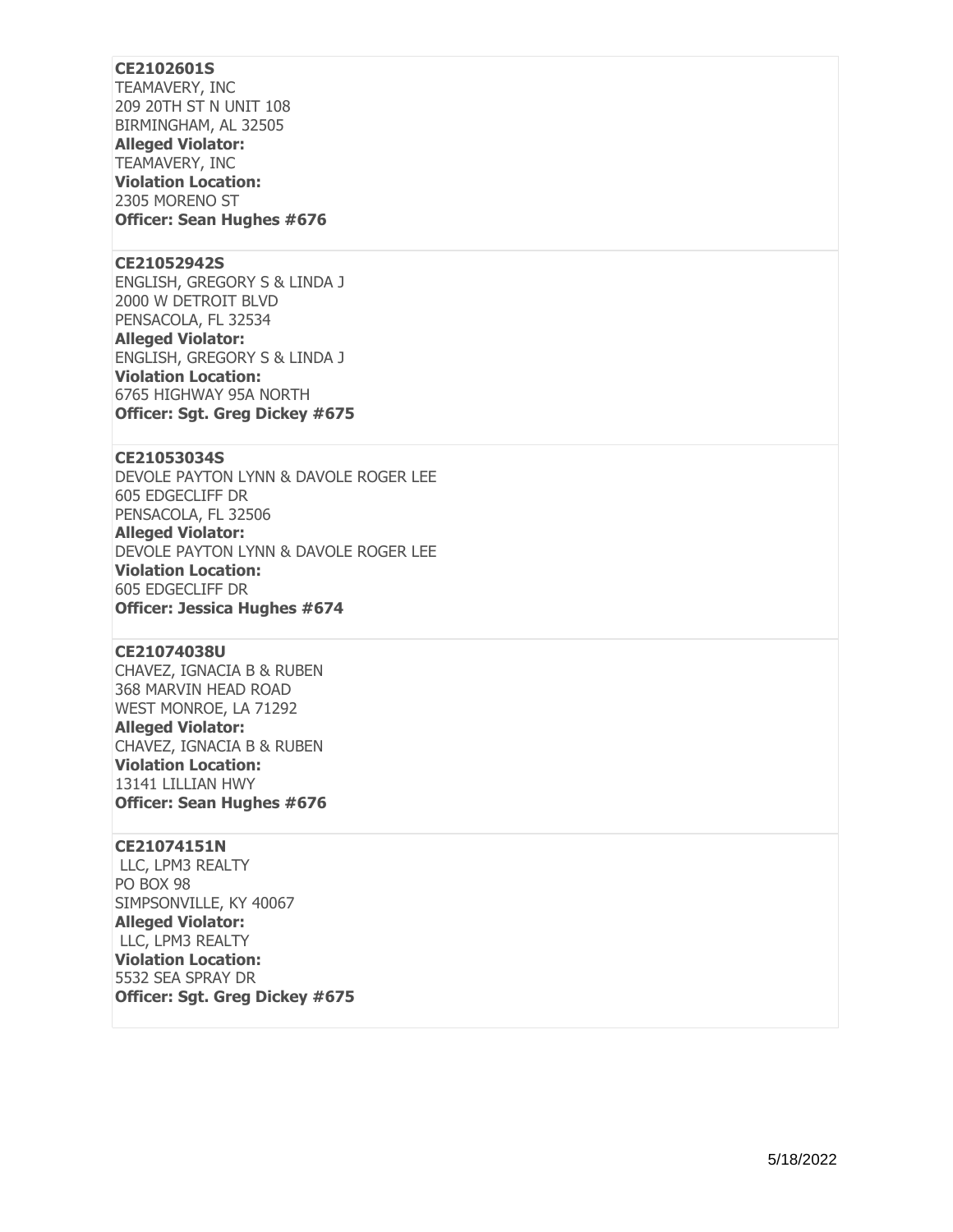## **CE21084820S**

WILLIAMS, CHRISTOPHER J. 1020 BIG OAK LN CANTONMENT, FL 32533 **Alleged Violator:**  WILLIAMS, CHRISTOPHER J. **Violation Location:**  43 GLOUCESTER AVE **Officer: Jessica Hughes #674** 

#### **CE21116062N**

STOTT, WILLIAM 1224 MAZUREK BLVD PENSACOLA, FL 32514 **Alleged Violator:**  STOTT, WILLIAM **Violation Location:**  6296 RAMBLER CT LOT 1 **Officer: Sgt. Angelique Parker #668** 

#### **CE21116077U**

STOTT, WILLIAM 1224 MAZUREK BLVD PENSACOLA, FL 32514 **Alleged Violator:**  STOTT, WILLIAM **Violation Location:**  6296 RAMBLER CT LT 2 **Officer: Sgt. Angelique Parker #668** 

## **CE21126558Z**

ROBERTSDALE LLC PO BOX 517 GULF BREEZE, FL 32562 **Alleged Violator:**  ROBERTSDALE LLC **Violation Location:**  9100 W HIGHWAY 98 **Officer: Sgt. Greg Dickey #675** 

Special Magistrate Hearings